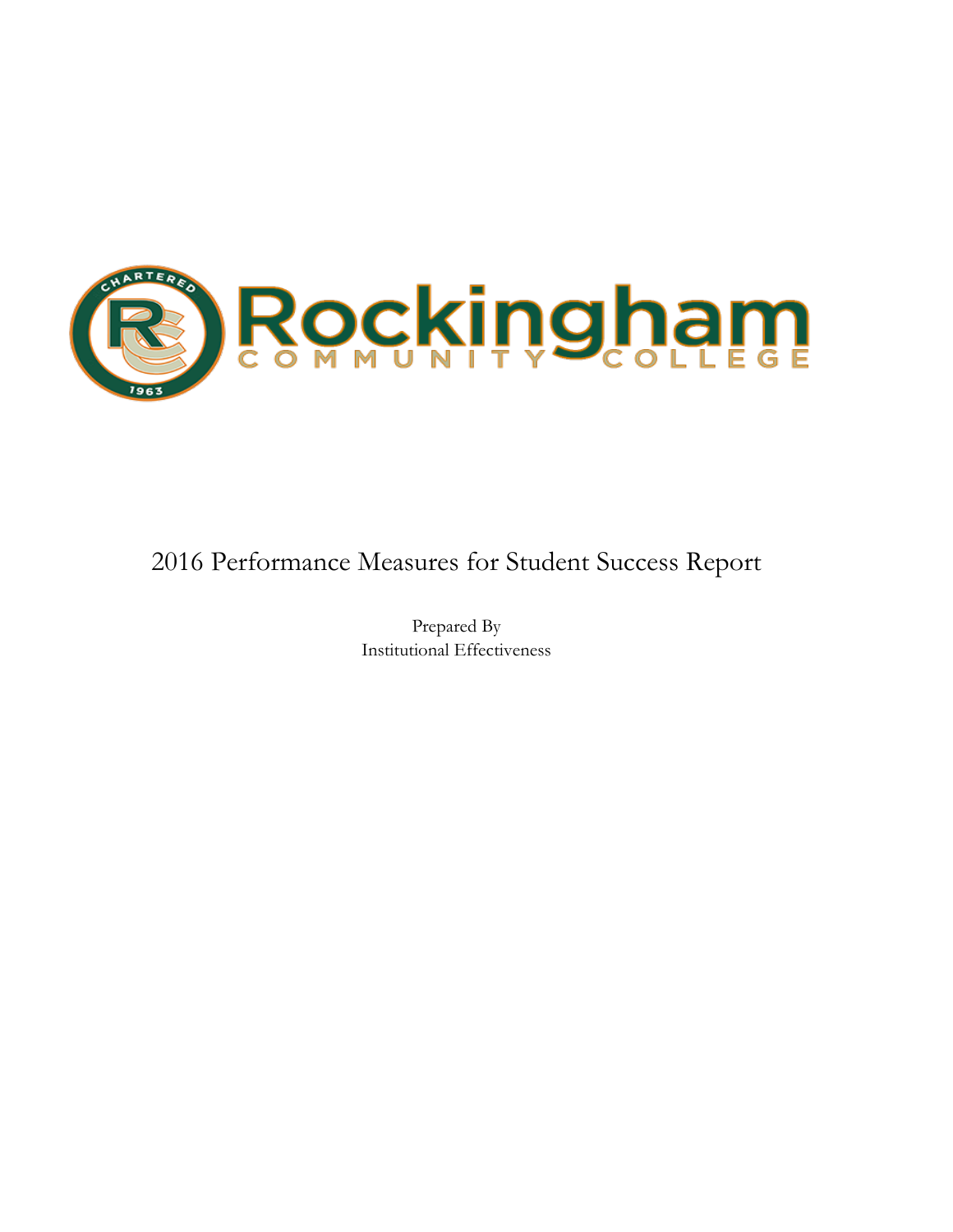

## *CONTENTS*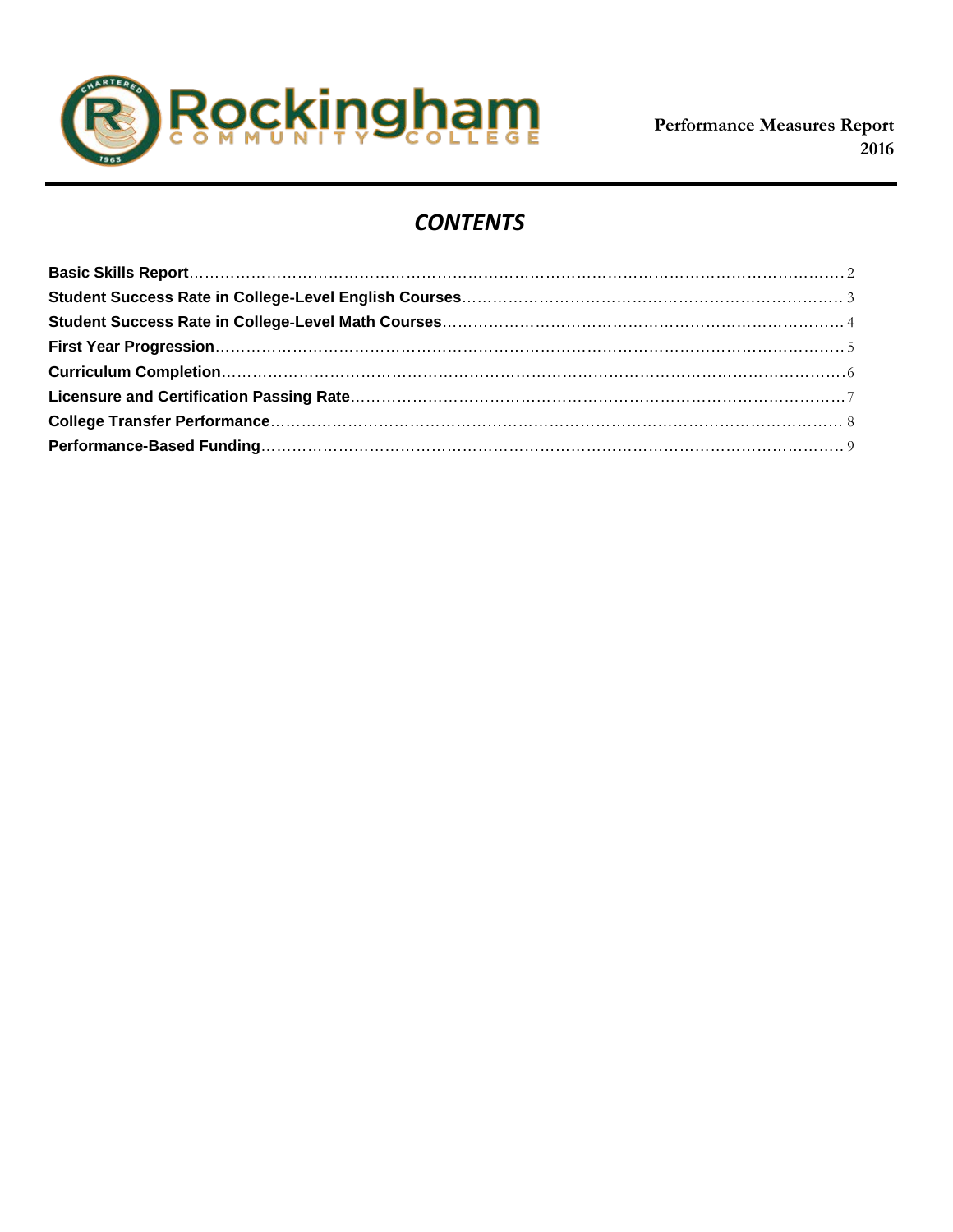# **Basic Skills Student Progress**

## **Purpose**

To ensure adults with low literacy skills are progressing academically toward basic skill attainment necessary for employment and self‐sufficiency

## **Description**

Percentage of students who progress as defined by an educational functioning level.

## **Methodology**

Denominator: Basic skills students who have post‐tested and have accumulated 12 or more contact hours during program year. Excludes High Adult Secondary Education initial placements.

Numerator: Of those in the denominator, the number of students completing the program year at a higher educational functioning level.

### **Source**

LEIS annual data file

## **Basic Skills Student Progress, 2011-12 through 2014-15**



|                          |       | 2011-12 2012-13 2013-14 |             | 2014-15 |
|--------------------------|-------|-------------------------|-------------|---------|
| 58 College System Total  | 57.0% | 58.0%                   | 58.0%       | 55.7%   |
| Rockingham CC            | 70.0% |                         | 61.0% 50.0% | 66.8%   |
| <b>RCC Peer Colleges</b> |       |                         |             | 55.9%   |
| <b>Excellence Level</b>  | 68.3% | 68.3%                   | 68.3%       | 68.3%   |
| <b>Baseline Level</b>    | 34.5% |                         | 34.5% 34.5% | 34.5%   |

#### **Footnotes:**

1. Peer institutions include: Blueridge, Carteret, Isothermal, Piedmont, Richmond, Robeson, Southwestern, Western Piedmont, Wilkes, and Wilson.

2. The Basic Skills Progress metric was revised for the 2016 report. Prior to 2014-15 cohort year, the metric included students that attempted 60 or more contact hours during the program year.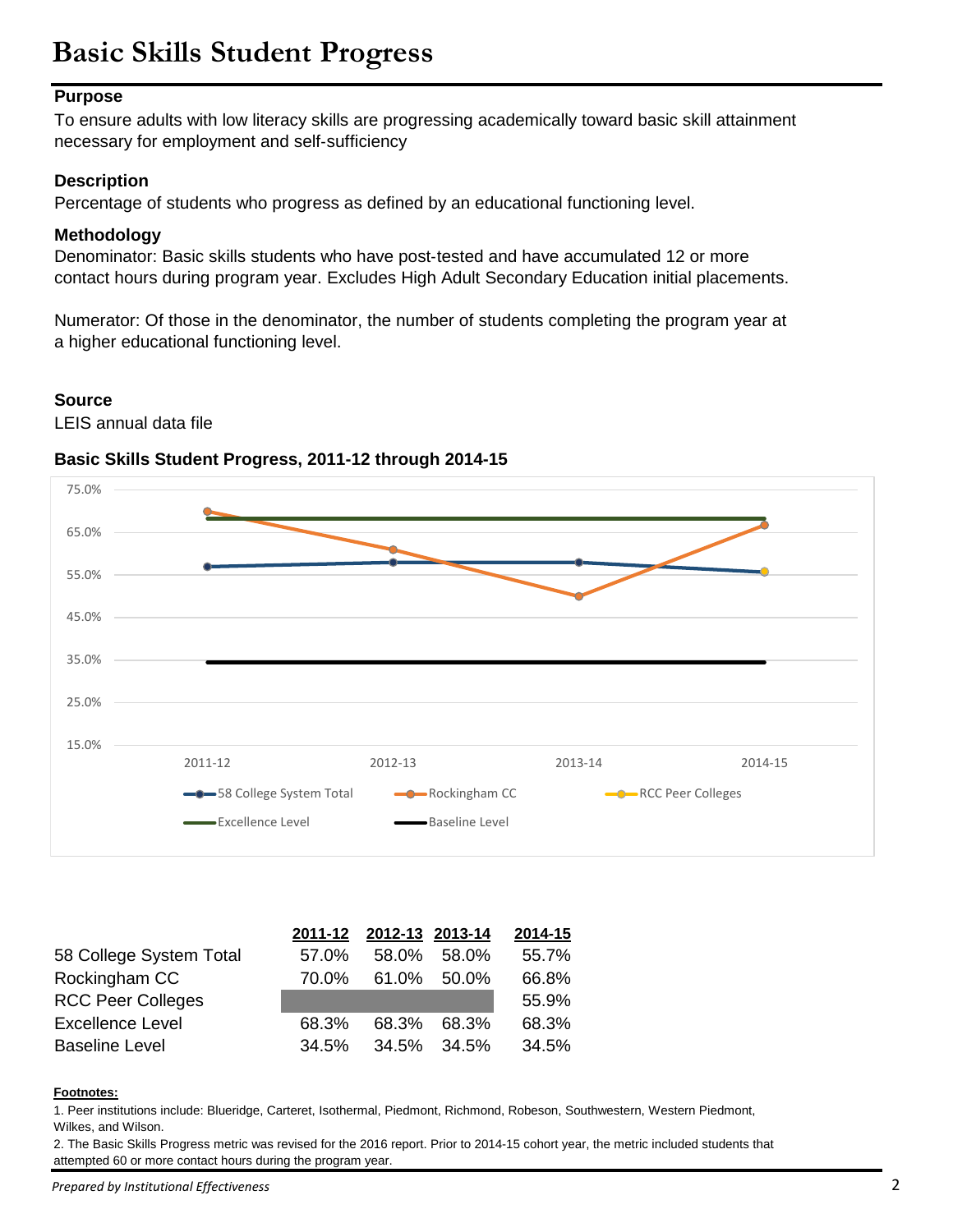## **Student Success Rate in College**‐**Level English Courses**

## **Purpose**

To ensure students are successfully completing credit‐bearing English courses in a timely manner

## **Description**

Percentage of first-time Associate Degree seeking and transfer pathway students passing a credit-bearing English course with a "C" or better within their first two academic years.

## **Methodology**

Denominator: First-time fall curriculum students who have an Associate Degree primary curriculum program or are in a Career and College Promise College Transfer Primary Pathway.

Numerator: Of those in the denominator, the number earning a grade of "C" or better in at least one credit bearing English course during their first two academic years.

### **Source**

Curriculum Registration, Progress, Financial Aid Report (CRPFAR) data file

National Student Clearinghouse

### **Student Success Rate in College**‐**Level English Courses, Fall 2012 through 2013 Cohorts**



|                          | 2012  | 2013  |
|--------------------------|-------|-------|
| 58 College System Total  | 47.0% | 48.4% |
| Rockingham CC            | 50.0% | 54.2% |
| <b>RCC Peer Colleges</b> |       | 49.9% |
| <b>Excellence Level</b>  | 55.9% | 55.9% |
| <b>Baseline Level</b>    | 23.8% | 23.8% |

#### **Footnotes:**

1. Peer institutions include: Blueridge, Carteret, Isothermal, Piedmont, Richmond, Robeson, Southwestern, Western Piedmont, Wilkes, and Wilson.

2. The Student Success in College-Level English Courses is a new metric for the 2016 report.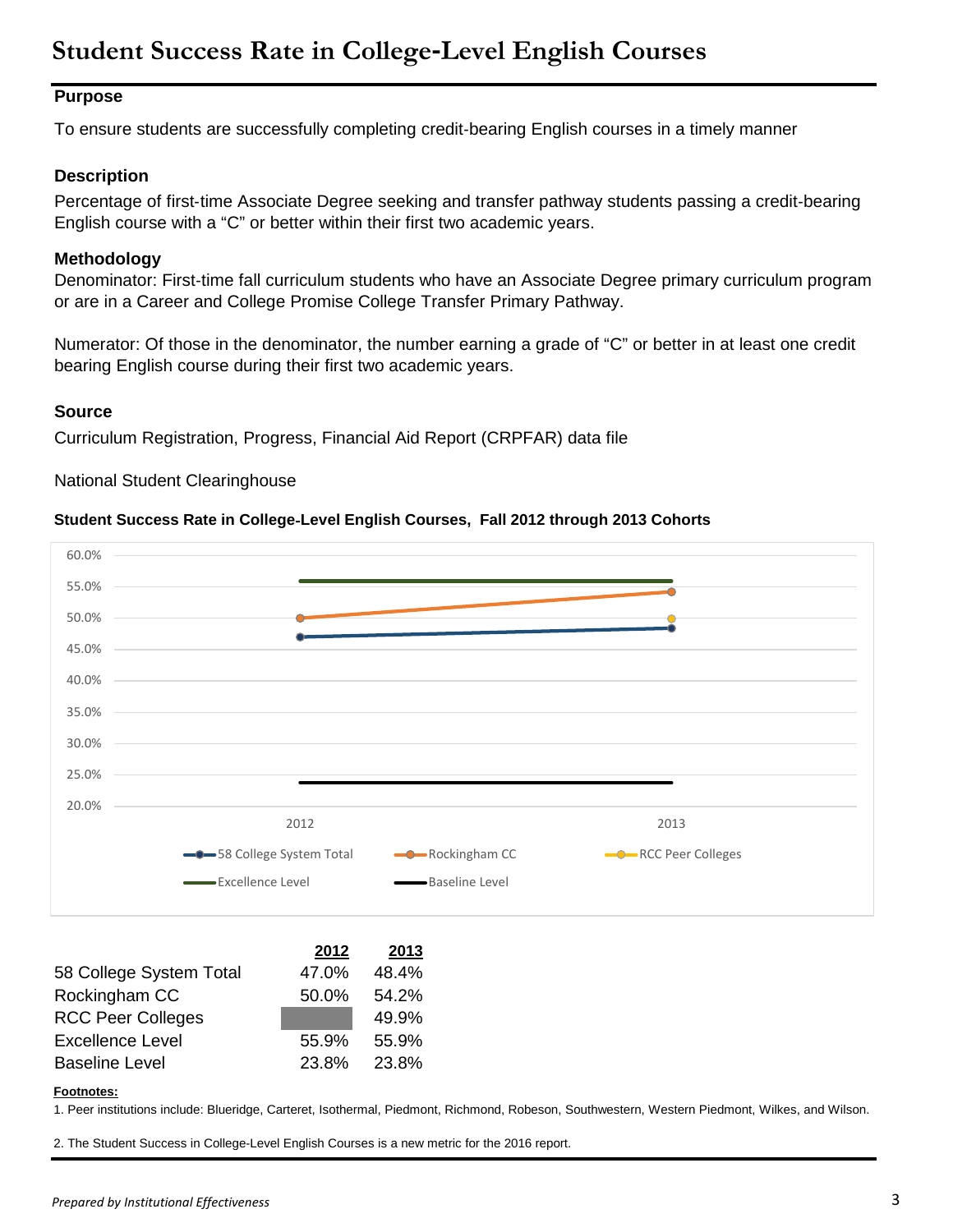## **Student Success Rate in College**‐**Level Math Courses**

## **Purpose**

To ensure students are successfully completing credit‐bearing Math courses in a timely manner

## **Description**

Percentage of first-time Associate Degree seeking and transfer pathway students passing a credit-bearing Math course with a "C" or better within their first two academic years.

## **Methodology**

Denominator: First-time fall curriculum students who have an Associate Degree primary curriculum program or are in a Career and College Promise College Transfer Primary Pathway.

Numerator: Of those in the denominator, the number earning a grade of "C" or better in at least one credit bearing Math course within their first two academic years.

## **Source**

Curriculum Registration, Progress, Financial Aid Report (CRPFAR) data file

National Student Clearinghouse

## **Student Success Rate in College**‐**Level Math Courses, Fall 2012 through 2013 Cohorts**



|                          | 2012  | 2013  |
|--------------------------|-------|-------|
| 58 College System Total  | 26.0% | 27.6% |
| Rockingham CC            | 27.0% | 27.7% |
| <b>RCC Peer Colleges</b> |       | 29.0% |
| <b>Excellence Level</b>  | 32.5% | 32.5% |
| <b>Baseline Level</b>    | 10.1% | 10.1% |

#### **Footnotes:**

1. Peer institutions include: Blueridge, Carteret, Isothermal, Piedmont, Richmond, Robeson, Southwestern, Western Piedmont, Wilkes, and Wilson.

2. The Student Success in College-Level Math Courses is a new metric for the 2016 report.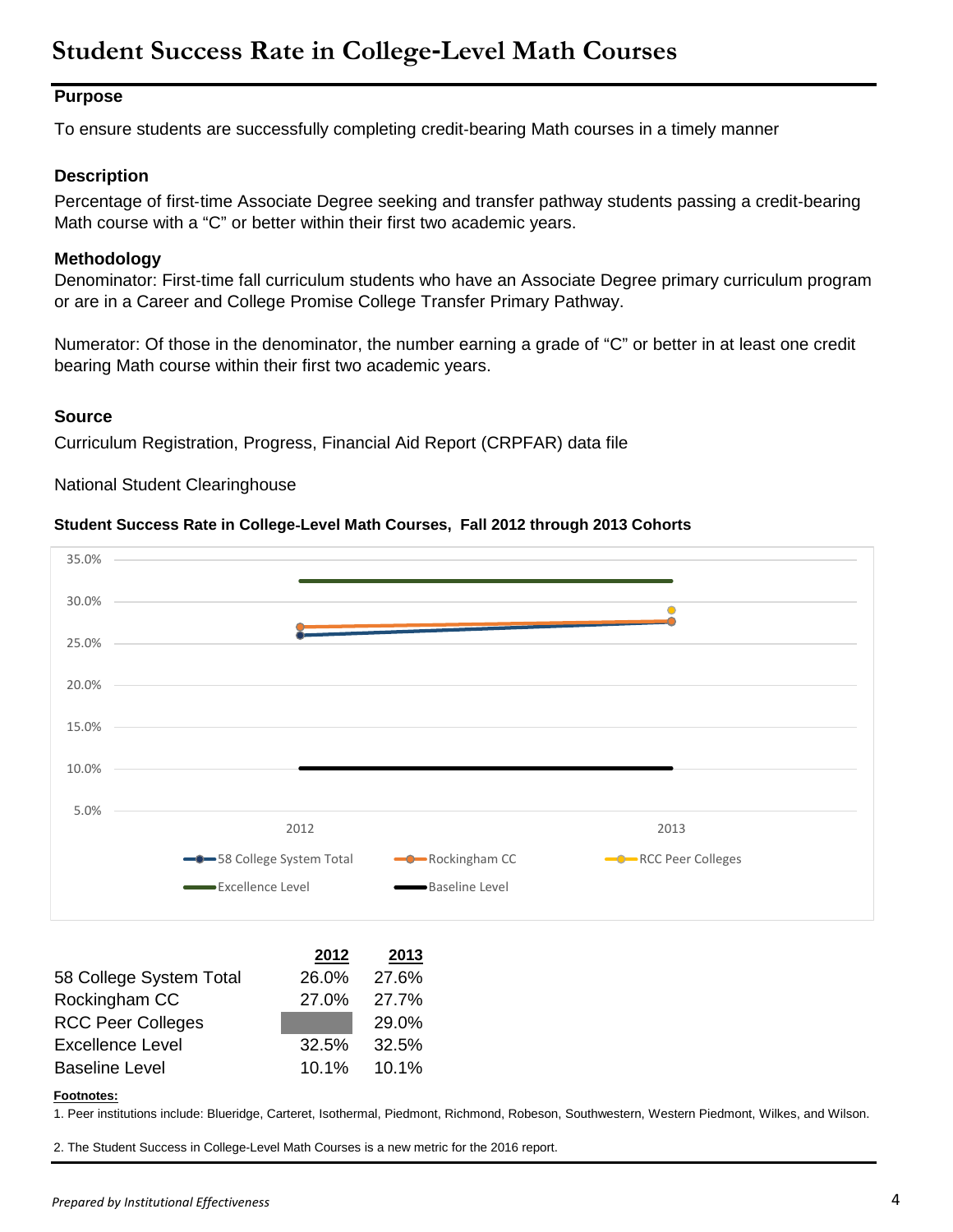## **First Year Progression**

### **Purpose**

To ensure first‐year students reach an academic momentum point that helps predict future credential completion.

## **Description**

Percentage of first‐time fall curriculum students attempting at least 12 hours within their first academic year who successfully complete at least 12 of those hours.

## **Methodology**

Denominator: First-time fall curriculum students attempting at least 12 hours (includes developmental courses and course withdraws) within their first academic year.

Numerator: Of those in the denominator, the number who complete at least 12 hours (including developmental) with a "P", "C" or better within their first year.

### **Source**

Curriculum Registration, Progress, Financial Aid Report (CRPFAR) data file National Student Clearinghouse

## **First Year Progression, Fall 2011 through 2014 Cohorts**



#### **Footnote:**

1. Peer institutions include: Blueridge, Carteret, Isothermal, Piedmont, Richmond, Robeson, Southwestern, Western Piedmont, Wilkes, and Wilson.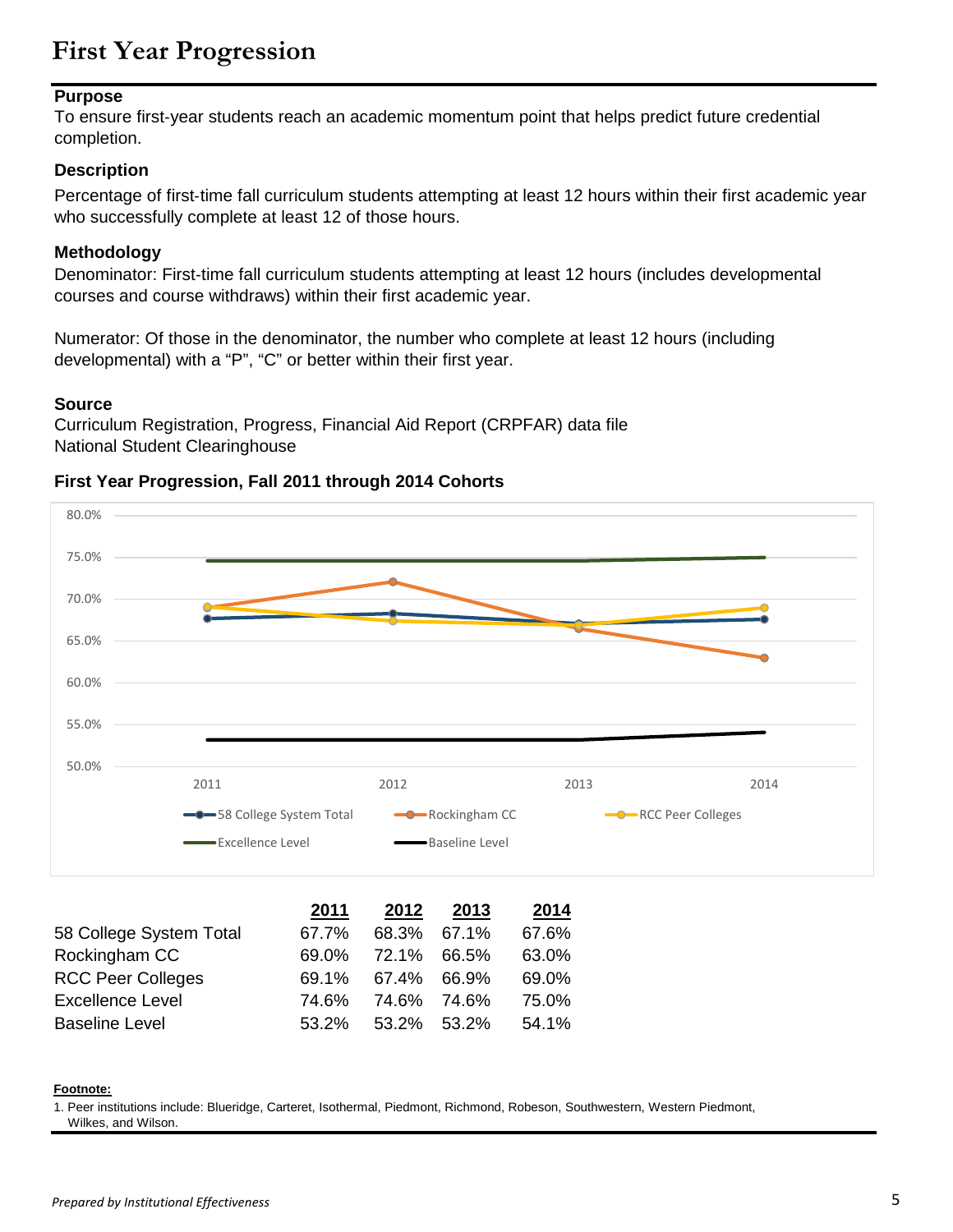# **Curriculum Completion**

## **Purpose**

To ensure student completion and persistence toward a post‐secondary credential.

## **Description**

Percentage of first‐time fall credential seeking students who graduate, transfer, or are still enrolled with 36 non‐developmental hours after 6 years.

## **Methodology**

Denominator: First-time fall curriculum students

Numerator: Of those in the denominator, the number of students who through the fall that occurs 6 years after original cohort designation either graduate, transfer to a four‐year institution, or are still enrolled and have previously completed 36 non‐developmental hours.

## **Source**

Curriculum Registration, Progress, Financial Aid Report (CRPFAR) data file National Student Clearinghouse

## **Curriculum Completion, Fall 2006 through 2009 Cohorts**



#### **Footnote:**

1. Peer institutions include: Blueridge, Carteret, Isothermal, Piedmont, Richmond, Robeson, Southwestern, Western Piedmont,

Baseline Level 28.6% 28.6% 28.6% 35.9%

Wilkes, and Wilson.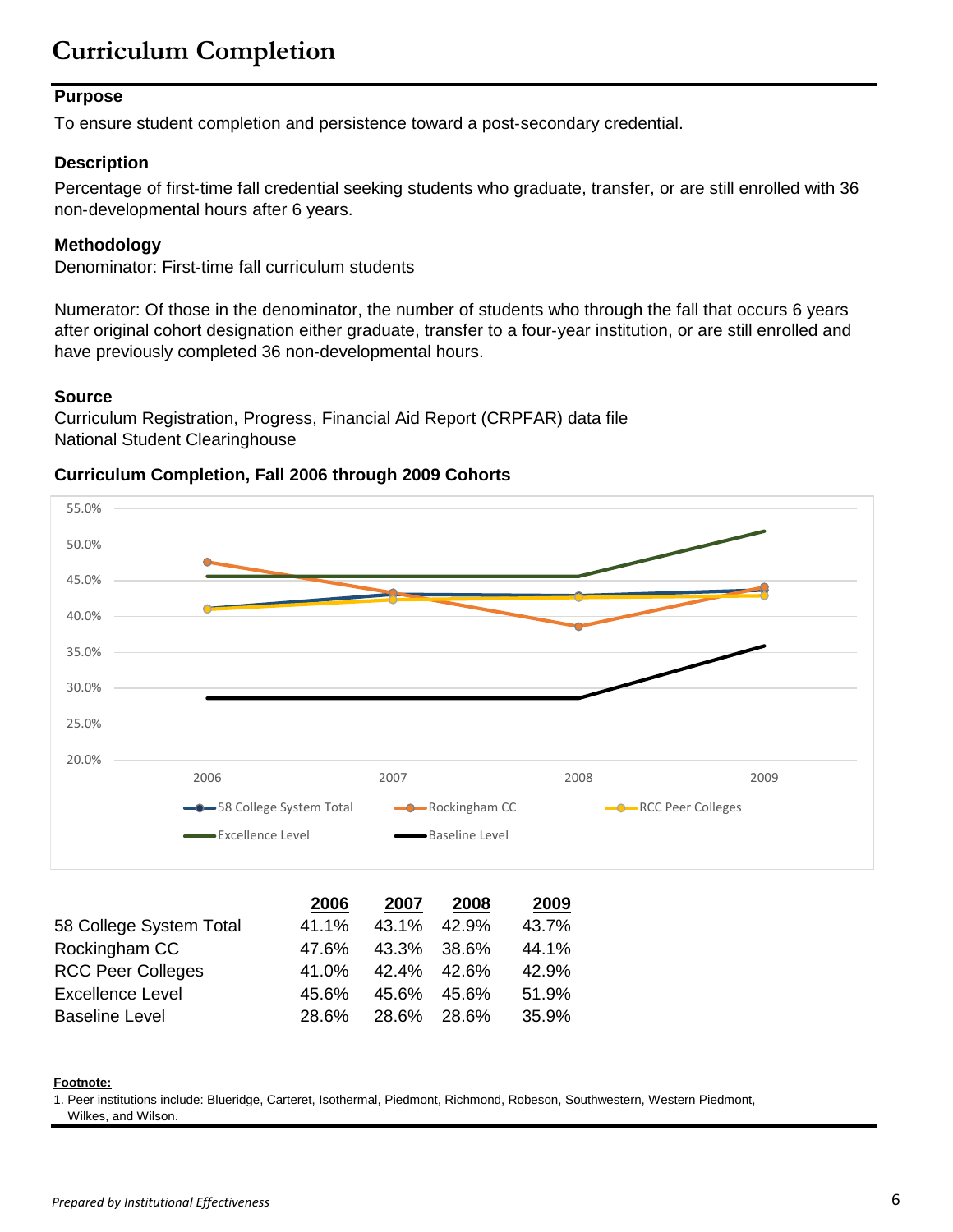## **Purpose**

To ensure programmatic coursework prepares students to competently practice in their chosen profession.

## **Description**

Aggregate institutional passing rate of first-time test-takers on licensure and certification exams. Exams included in this measure are state mandated exams which candidates must pass before becoming active practitioners.

## **Methodology**

Denominator: All licensure and certification exams taken for the first-time during the licensure agency's most

recent reporting year. Only includes state mandated exams which candidates must pass before becoming active practitioners.

Numerator: Of those in the denominator, the number passing exam on first attempt during the licensure agency's most recent reporting year.

## **Source**

RCC licensure and certification exams are provided by: (1) NC Board of Cosmetic Art Examiners; (2) NC Board of Nursing; (3) NC Department of Justice, Criminal Justice Standards Division; and (4) NC Office of Emergency Medical Services EMT Exam.





|                          |       | 2011-12 2012-13 2013-14 |             | 2014-15 |
|--------------------------|-------|-------------------------|-------------|---------|
| 58 College System Total  | 86.5% |                         | 85.0% 84.5% | 84.4%   |
| Rockingham CC            | 79.5% |                         | 68.0% 74.4% | 82.6%   |
| <b>RCC Peer Colleges</b> | 83.2% |                         | 83.8% 83.2% | 80.6%   |
| <b>Excellence Level</b>  | 91.7% |                         | 91.7% 91.7% | 90.9%   |
| <b>Baseline Level</b>    |       | 71.0% 71.0% 71.0%       |             | 69.9%   |

#### **Footnote:**

1. Peer institutions include: Blueridge, Carteret, Isothermal, Piedmont, Richmond, Robeson, Southwestern, Western Piedmont, Wilkes, and Wilson.

*Prepared by Institutional Effectiveness* 7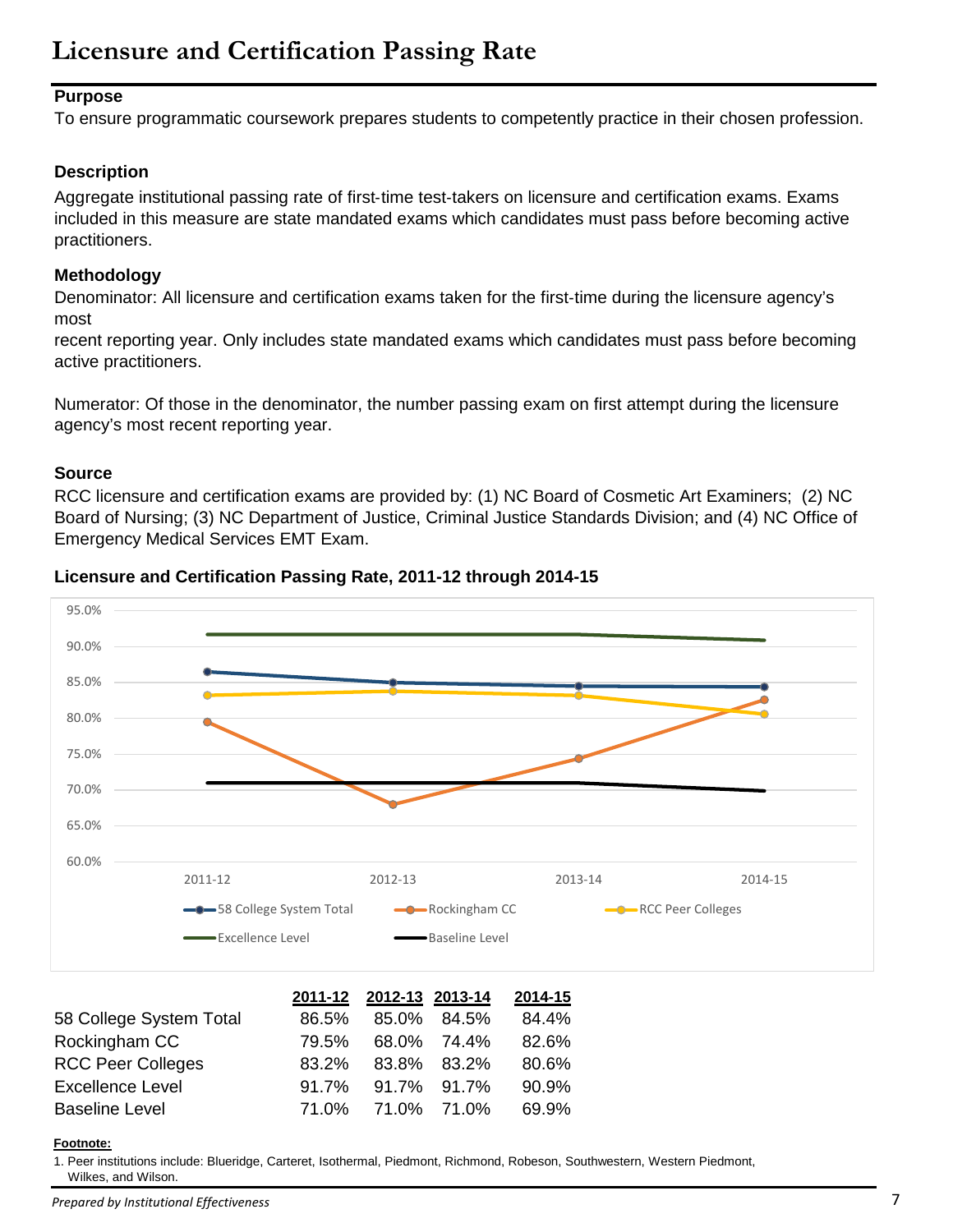## **College Transfer Performance**

## **Purpose**

To ensure the academic success of community college students at a four‐year university or college.

## **Description**

Among community college Associate Degree completers and those who have completed 30 or more credit hours who transfer to a four‐year university or college, the percentage who earned a GPA of 2.25 or better after two consecutive semesters within the academic year at the transfer institution.

## **Methodology**

Denominator: Students with an Associate Degree or at least 30 articulated transfer credits enrolled during the fall and spring semesters at a four‐year institution who were enrolled at a community college during the previous academic year. Only includes North Carolina based four‐year institutions.

Numerator: Of those in the denominator, the number of students earning a GPA of 2.25 or better aggregated over the fall and spring semesters at the transfer institution.

### **Source**

Curriculum Registration, Progress, Financial Aid Report (CRPFAR) data file; National Student Clearinghouse; UNC‐General Administration; and Participating NC independent colleges and universities

## **College Transfer Performance, 2010-11 through 2013-14**

Baseline Level 65.1% 65.1% 65.1% 65.1%



#### **Footnotes:**

1. Peer institutions include: Blueridge, Carteret, Isothermal, Piedmont, Richmond, Robeson, Southwestern, Western Piedmont, Wilkes, and Wilson.

2. The College Transfer Performance metric was revised for the 2016 report. Prior to 2014-15 cohort year, the metric evaluated if students obtained a 2.0 or higher GPA during the fall and spring semesters at the transfer institution.